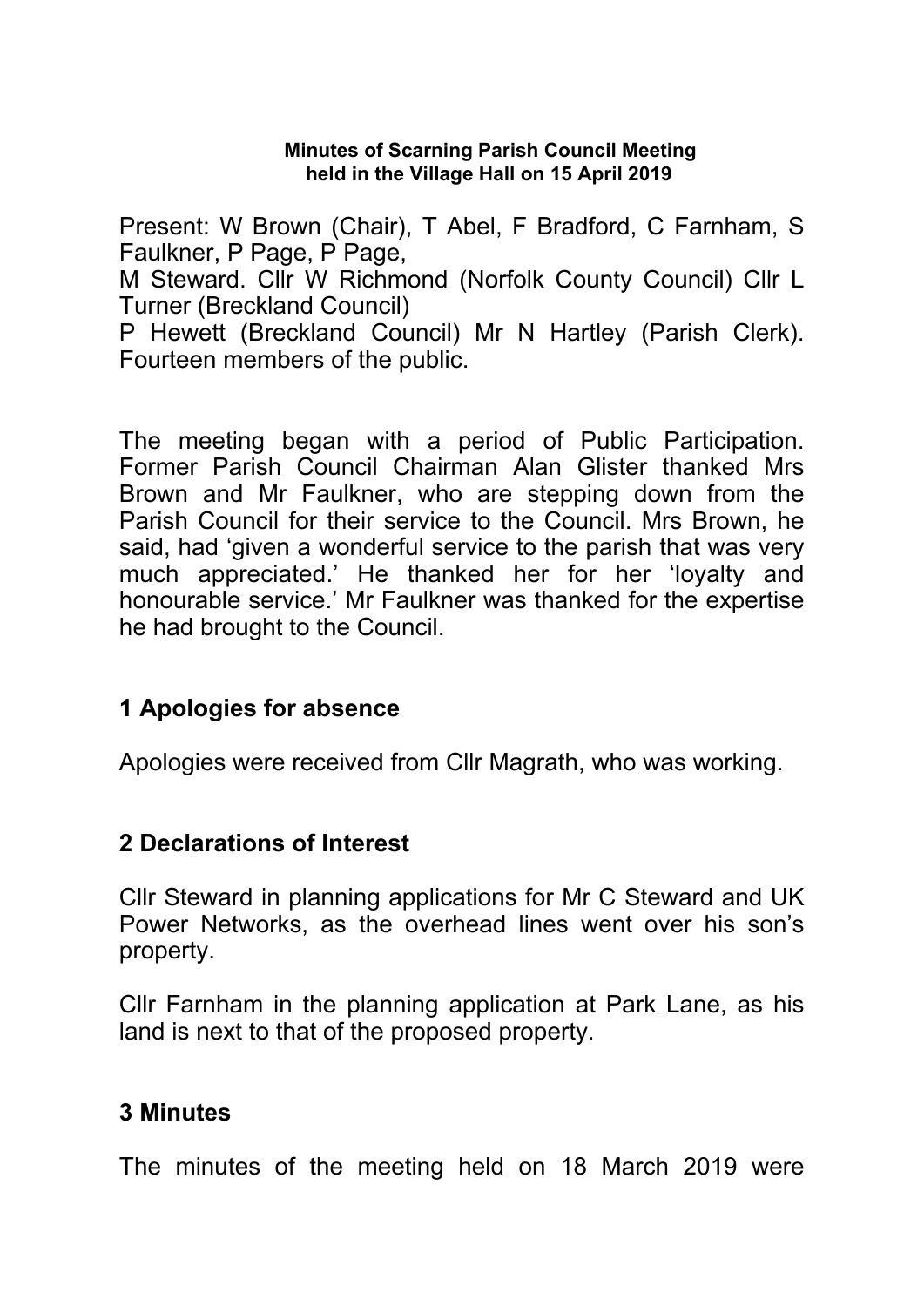approved and signed by the Chairman as a correct record without amendment.

# **4 Matters Arising**

None.

# **5 Finance**

5.1 The following payments were made in accordance with the Budget:-

Chq 102052 Norfolk Parish Training & Support, annual subscription, £350

 102053 A Newton, clear brambles, additions to flower boxes, £600

 102054 A Newton, grass/hedge cutting on main road and Water Meadows, £1,296

102055 Thinking Rural, payroll services, £12

102056 Eon, unmetered street light supplies, £204.24

102057 NALC, annual subscription, £467.57

 102058 Scarning Playing Field Committee, maintenance grant 2018/19, £3,500

# **6 Planning**

6.1 Applications considered

Land adjacent 5 Park Lane 3PL/2019/0265/F Proposed dwelling and associated parking No objection

UK Power Networks, Daffy Green/Dereham Road 3PL/2019/0308/SU Refurbishment of existing overhead lines No objection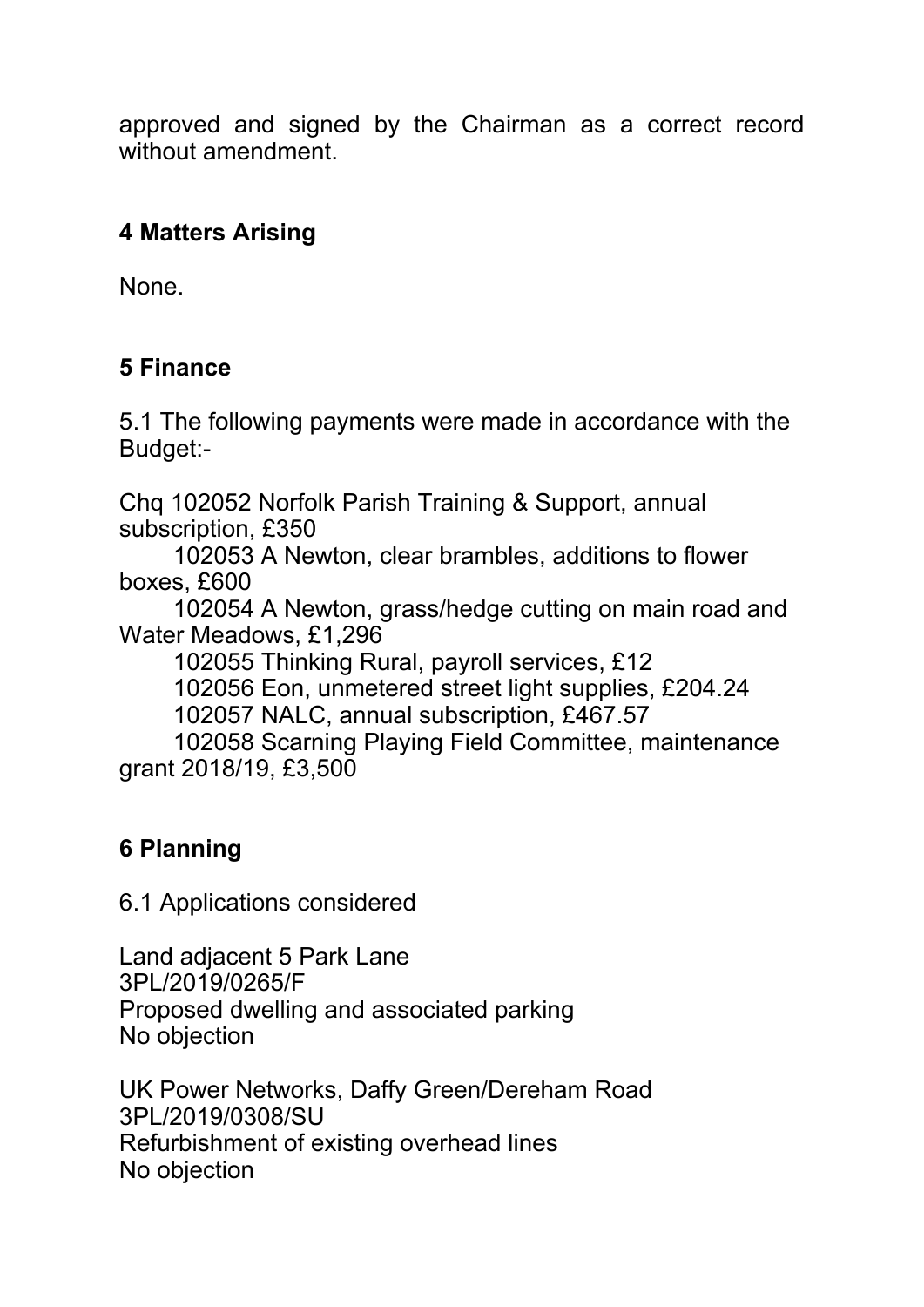1 Lawrence Farm Cottages, Daffy Green 3PL/2019/0342/HOU Two storey side extension, garden room to rear, front entrance porch and alterations

No objection

# **7 Telephone Box**

The Council considered a revised location for the red telephone box. It was RESOLVED to site the box at the entrance to Scarning Playing Field.

### **8 Ken Steward**

The Council considered a means of marking the service of Ken Steward to Scarning Playing Field Committee. It was RESOLVED to install a bench on the playing field and for the Parish Council's new Information centre/lending library to be named in his honour. A plaque to be installed for both.

Mr Glister sought support for the Village Hall Trust over its plans to have the telegraph post removed from outside the Hall. It was RESOLVED to write a letter of support the Village Hall in conjunction with correspondence from the Village Hall Trust to Open reach. Breckland councillors P Hewett and L Turner offered their support.

### **9 Correspondence**

Letters from various charities thanking the Parish Council for its donations.

### **10 Next Meeting**